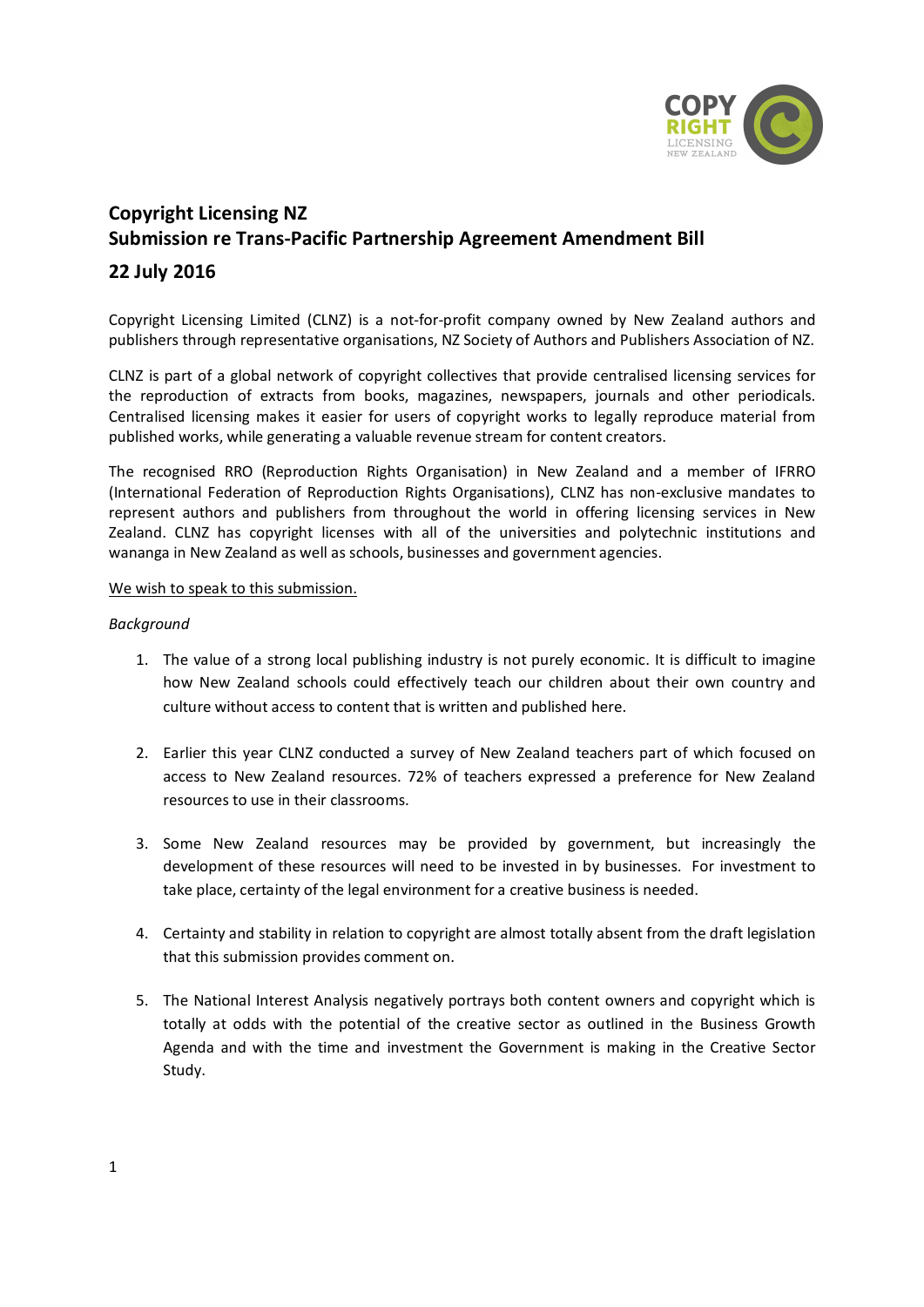#### *Phase-in of the Term Extension*

- 6. This negative portrayal is clearly demonstrated in the continuation even after extensive and exhaustive submissions from the publishing and music industries – of the phase-in of the copyright term extension.
- 7. The phase-in creates administrative burden for authors and publishers and consumers of published materials. It delays the opportunity for authors to derive benefit from the implementation of the TPP. We are not aware of any other territory where a term extension has been implemented using a phase-in.
- 8. Copyright costs to the consumer were considered during the negotiation of the TPP, but costs to industry from implementing the agreed provisions have not been. Direct and indirect costs, at a yet to be determined level, will be incurred by New Zealand licensing organisations due to the phase-in. This directly impacts content owners' revenue from the licensing of their work.
- 9. CLNZ distributes 100% of its net revenue from licensing to authors and publishers. Net revenue is arrived at by deducting the cost of operations from licensing revenue earned. Any increase in operational costs results in a direct reduction of revenue to authors and publishers.
- 10. We cannot understand the need to transition the term extension into New Zealand law. This creates administrative burden for both content owners and the Government, for no economic gain.
- 11. Confusion for content consumers will also be an issue given that there will not be a single date from which to calculate whether a work is in or out of copyright. We refer you to the example provided in Recorded Music NZ's submission which demonstrates how the proposed 2-tier phase-in will work in practice. It is an unnecessarily complex system.
- 12. The phase-in also has implications in terms of the royalty revenue received from overseas. Most countries apply a comparison of term based on the Berne Convention, so while the copyright term in NZ remains at Life plus 50 or 60 years, NZ copyright owners will not receive royalties from countries that have a longer term – eg. The 27 EU countries that already have Life +70
- 13. A do-it-once and get-on-with-it approach to term extension is what is required. This is especially relevant given that the cost-estimates that the phase-in was premised on have been demonstrated to be significantly over-inflated and that they completely ignore the economic benefit to authors and publishers that will be derived from the term extension.